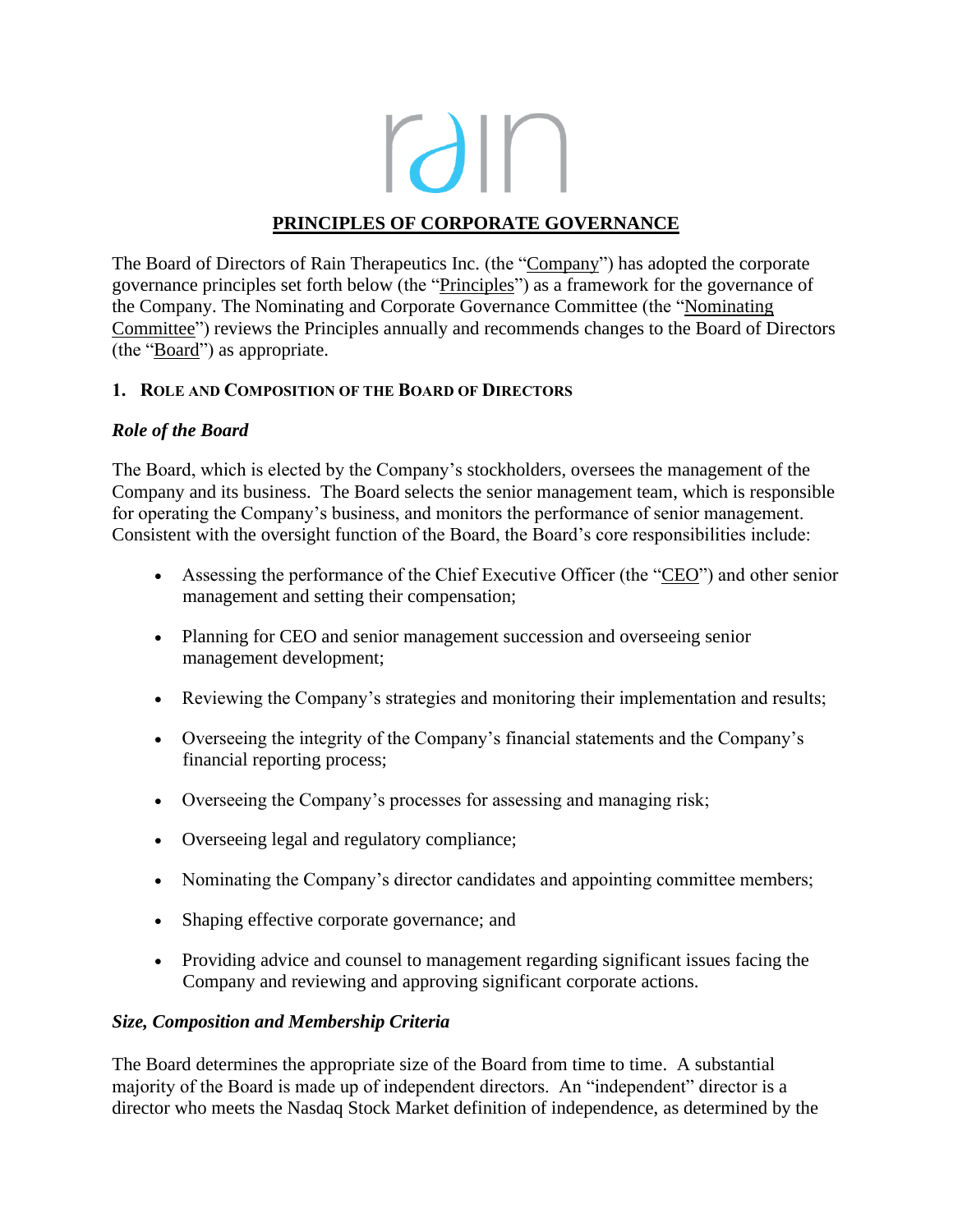Board. The Board makes an affirmative determination regarding the independence of each director annually, based upon the recommendation of the Nominating Committee.

The Nominating Committee considers and makes recommendations to the Board regarding the size, structure, composition and functioning of the Board. In addition, the Nominating Committee is responsible for establishing and overseeing processes and procedures for the selection and nomination of directors, and for developing and recommending Board membership criteria to the Board for approval and periodically reviewing these criteria. The Board's criteria include leadership experience, financial expertise and industry knowledge. The Committee evaluates the composition of the Board annually to assess the skills and experience that are currently represented on the Board as a whole, and in individual directors, as well as the skills and experience that the Board may find valuable in the future. The Board and the Nominating Committee actively seek to achieve a diversity of occupational and personal backgrounds on the Board, including diversity with respect to demographics such as gender, race, ethnic and national background, geography, age and sexual orientation.

The Nominating Committee reviews the qualifications of director candidates and incumbent directors in light of criteria approved by the Board and recommends the Company's candidates to the Board for election by the Company's stockholders at the annual meeting. The Committee also considers director candidates recommended by Company stockholders in accordance with the procedures set forth in the proxy statement.

# *Board Leadership*

The Board periodically reviews its leadership structure to evaluate whether the structure remains appropriate for the Company. The Chairman of the Board currently is not an independent director, and we have designated a lead independent director. At any time when the Chairman of the Board is not independent or there is not a Chairman of the Board, the independent directors of the Board will designate an independent director to serve as lead independent director.

The lead independent director's responsibilities include: (a) presiding at meetings of the Board at which the Chairman of the Board is not present, including executive sessions of the independent directors; (b) consulting on information sent to the Board; (c) consulting on the agenda and schedule for Board meetings so that there is sufficient time for discussion of all agenda items; (d) serving as liaison between the Chairman of the Board and the independent directors; and (e) being available for consultation and communication with major stockholders upon request. The lead independent director also has the authority to call executive sessions of the independent directors.

### *Change in Principal Occupation*

When a director's principal occupation or business association changes substantially during the director's tenure on the Board, the director must submit an offer to resign for consideration by the Nominating Committee. The Nominating Committee recommends to the Board the action, if any, to be taken with respect to the offer to resign.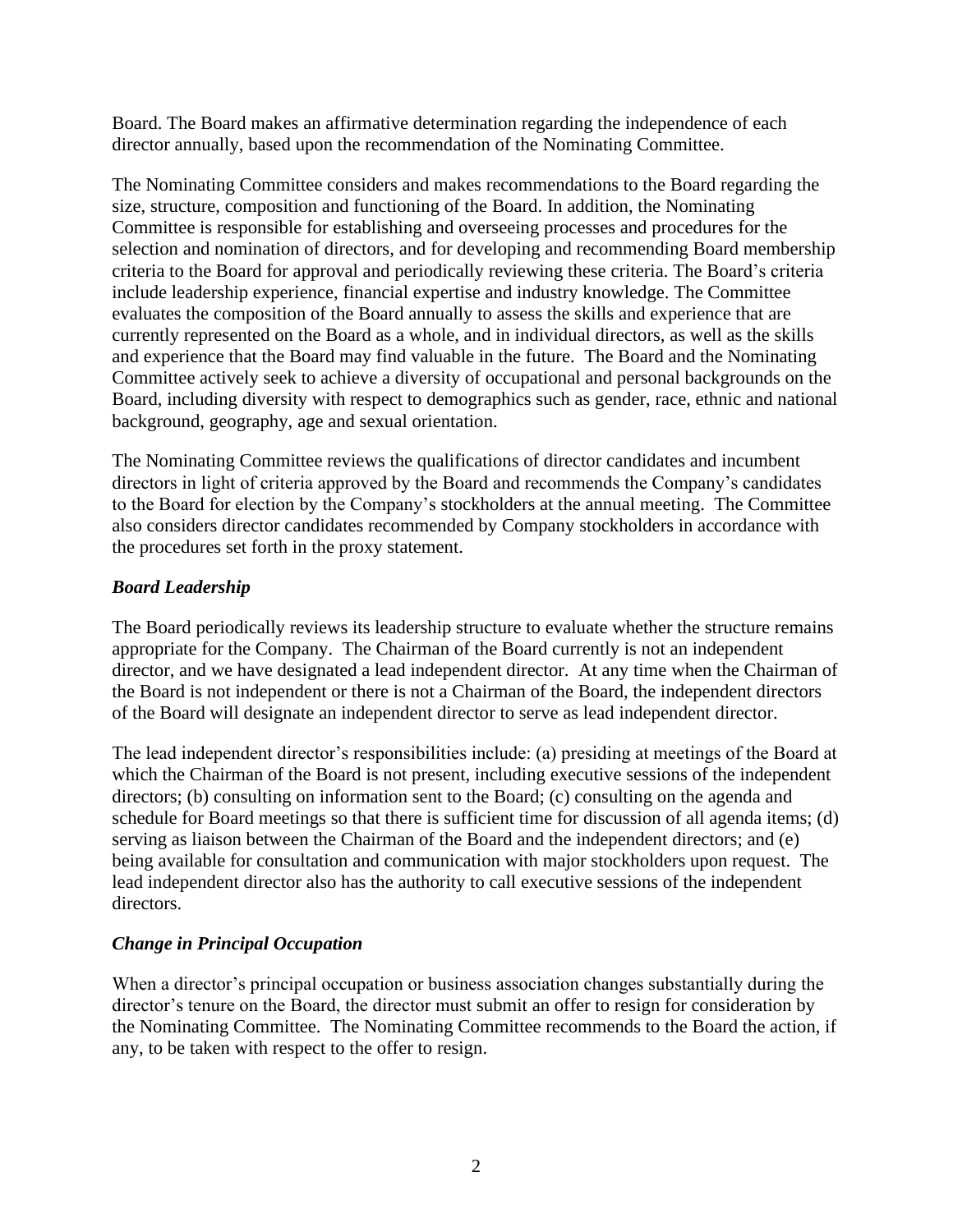### *Service on Other Boards*

Directors are encouraged to limit the number of other boards on which they serve so as not to interfere with their service as a director of the Company. In addition, directors should advise the chairperson of the Nominating Committee in advance of accepting an invitation to serve on the board of another for-profit organization.

### *Annual Election of Directors*

The Board is divided into three classes, approximately equal in number, with staggered terms of three years each so that the term of one class expires at each annual meeting of stockholders. Thus, directors typically stand for reelection every three years.

### **2. FUNCTIONING OF THE BOARD**

### *Agendas*

The Chairman of the Board establishes the agenda for each Board meeting with the approval of the lead independent director. Agenda items that fall within the scope of responsibilities of a Board committee are reviewed with the chairperson of that committee. Directors are encouraged to suggest the inclusion of items on the agenda. Directors are also free to raise subjects at a Board meeting that are not on the agenda for that meeting.

# *Distribution and Review of Board Materials*

Board materials related to agenda items are provided to directors sufficiently in advance of Board meetings to allow directors to review and prepare for discussion of the items at the meeting. In some cases, due to timing or the sensitive nature of an issue, materials are presented only at the Board meeting.

# *Meetings*

The Board holds regularly scheduled meetings throughout the year and holds additional meetings as necessary to carry out its responsibilities. Directors are expected to attend Board meetings and meetings of the Board committees on which they serve.

### *Executive Sessions*

The independent directors generally meet in executive session without management present at every regular Board meeting.

# *Strategic Planning*

The Board reviews the Company's long-term strategic plan at least annually and monitors implementation of the strategic plan throughout the year.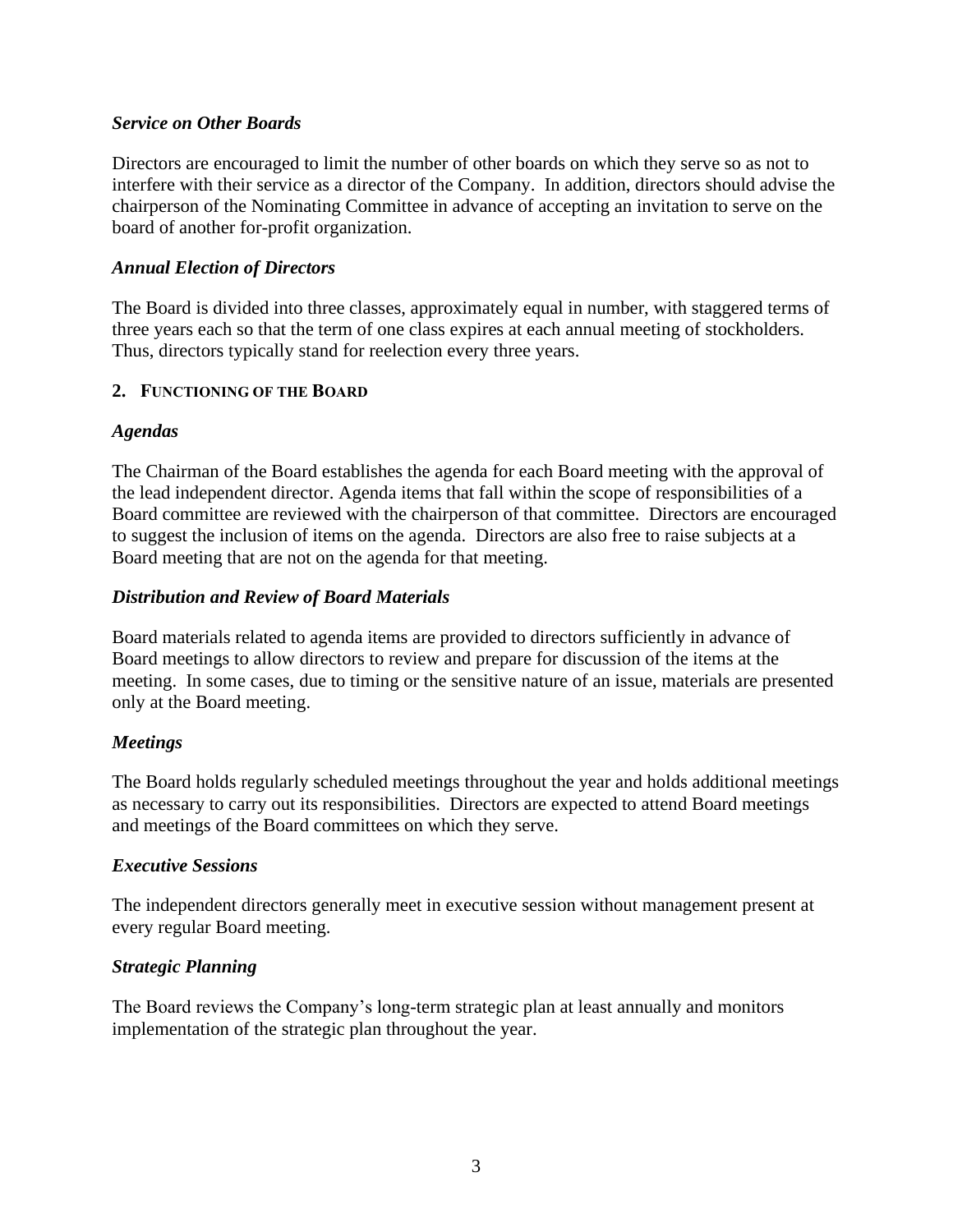# *Confidentiality*

Directors must protect and hold confidential all non-public information that comes to them, from whatever source, in their capacity as a director of the Company, unless disclosure is authorized or required by law. Proceedings and deliberations of the Board and its committees are confidential.

## *Attendance at Annual Meeting of Stockholders*

Directors are expected to attend the annual meeting of stockholders absent unusual circumstances.

# **3. STRUCTURE AND FUNCTIONING OF COMMITTEES**

### *Number, Structure and Independence of Committees*

The Board has three standing committees: Audit, Nominating and Compensation. The Audit, Nominating and Compensation Committees will consist solely of independent directors, subject to applicable Nasdaq transition rules for newly public companies. In addition, directors who serve on the Audit Committee and the Compensation Committee will be required to meet additional, heightened independence criteria applicable to directors serving on these committees under Nasdaq Stock Market listing standards. The Board may also establish and maintain other committees from time to time as it deems necessary and appropriate.

### *Assignment of Committee Members*

The Nominating Committee considers and makes recommendations to the Board regarding committee size, structure, composition and functioning. Committee members and chairpersons are recommended to the Board by the Nominating Committee and appointed by the full Board.

# *Responsibilities*

Each standing committee operates under a written charter that sets forth the purposes and responsibilities of the committee as well as qualifications for committee membership. Each standing committee assesses the adequacy of its charter annually and recommends changes to the Board as appropriate. All committees report regularly to the full Board with respect to their activities.

# *Meetings and Agendas*

The chairperson of each committee determines the frequency, length and agenda of the committee's meetings. Materials related to agenda items are provided to committee members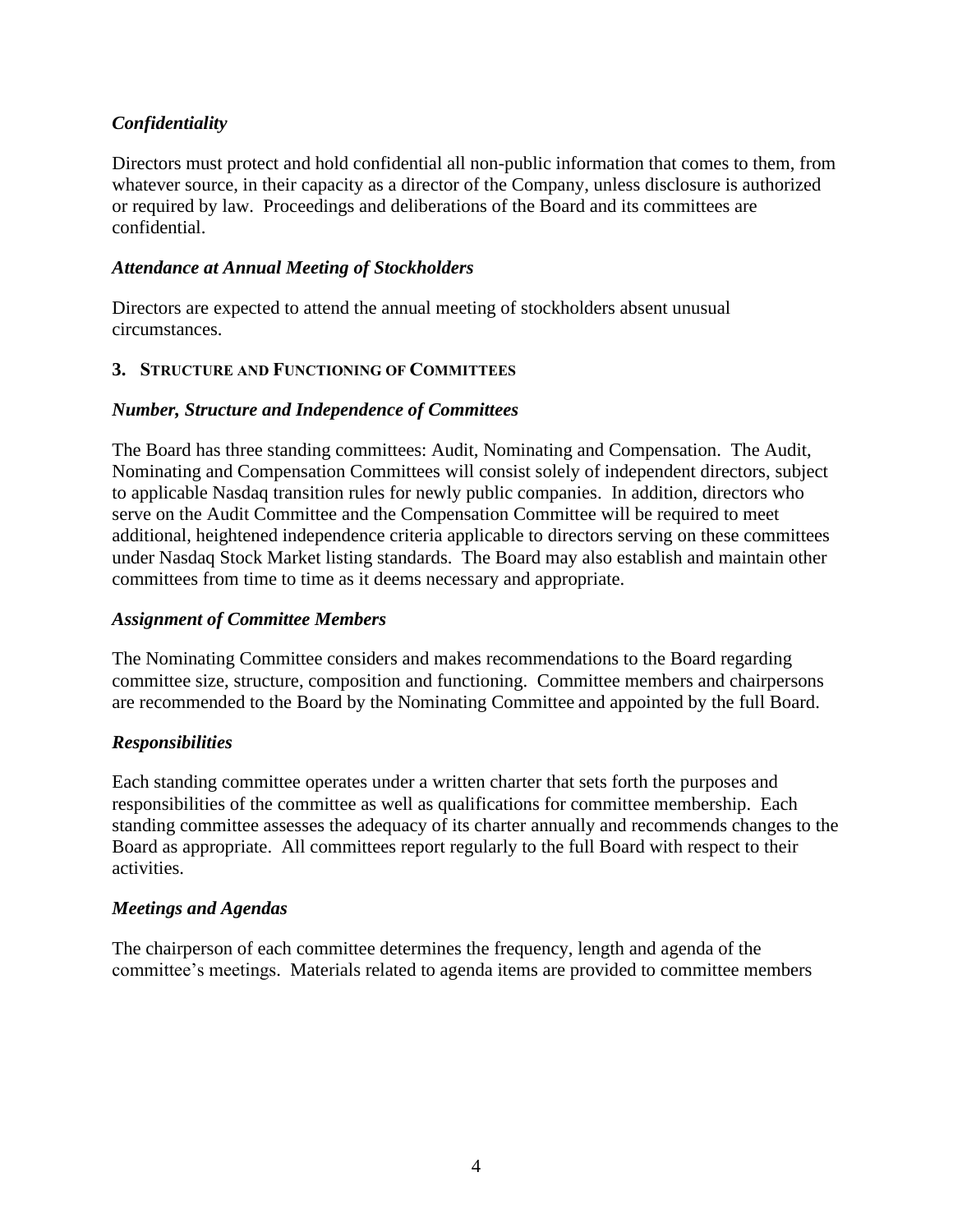sufficiently in advance of meetings where necessary to allow the members to review and prepare for discussion of the items at the meeting.

# **4. DIRECTOR ACCESS TO MANAGEMENT AND ADVISERS**

At the invitation of the Board, members of senior management may attend Board meetings or portions of meetings for the purpose of presenting matters to the Board and participating in discussions. Directors also have full access to other members of management, subject to reasonable efforts to avoid disruption to the Company's business and operations.

The Board has the authority to retain such outside counsel, experts and other advisers as it determines appropriate to assist it in the performance of its functions. Each of the Audit, Nominating and Compensation Committees has similar authority to retain outside advisers as it determines appropriate to assist it in the performance of its functions.

# **5. DIRECTOR COMPENSATION**

The Compensation Committee periodically reviews the compensation of directors. Director compensation is set by the Board based upon the recommendation of the Compensation Committee. Management directors do not receive compensation for service on the Board.

# **6. SUCCESSION PLANNING**

The Compensation Committee is responsible for oversight of succession planning for certain senior management positions. The succession planning process includes consideration of both ordinary course succession, in the event of planned promotions and retirements, and planning for situations where the CEO or another member of senior management unexpectedly become unable to perform the duties of their positions.

# **7. FORMAL EVALUATION OF THE CEO**

The Compensation Committee is responsible for setting annual and long-term performance goals for the CEO, evaluating the CEO's performance against those goals, and setting the CEO's compensation. Both the goals and the evaluation are submitted for consideration by the directors meeting in executive session without the CEO present. The results of the evaluation are shared with the CEO and used by the Compensation Committee in setting the CEO's compensation.

# **8. DIRECTOR ORIENTATION AND CONTINUING EDUCATION**

The Company has an orientation process for Board members that is designed to familiarize new directors with various aspects of the Company's business, including the Company's strategy, operations, finances, risk management processes, compliance program and governance practices. The Board encourages directors to participate in education programs to assist them in performing their responsibilities as directors.

# **9. BOARD AND COMMITTEE PERFORMANCE EVALUATIONS**